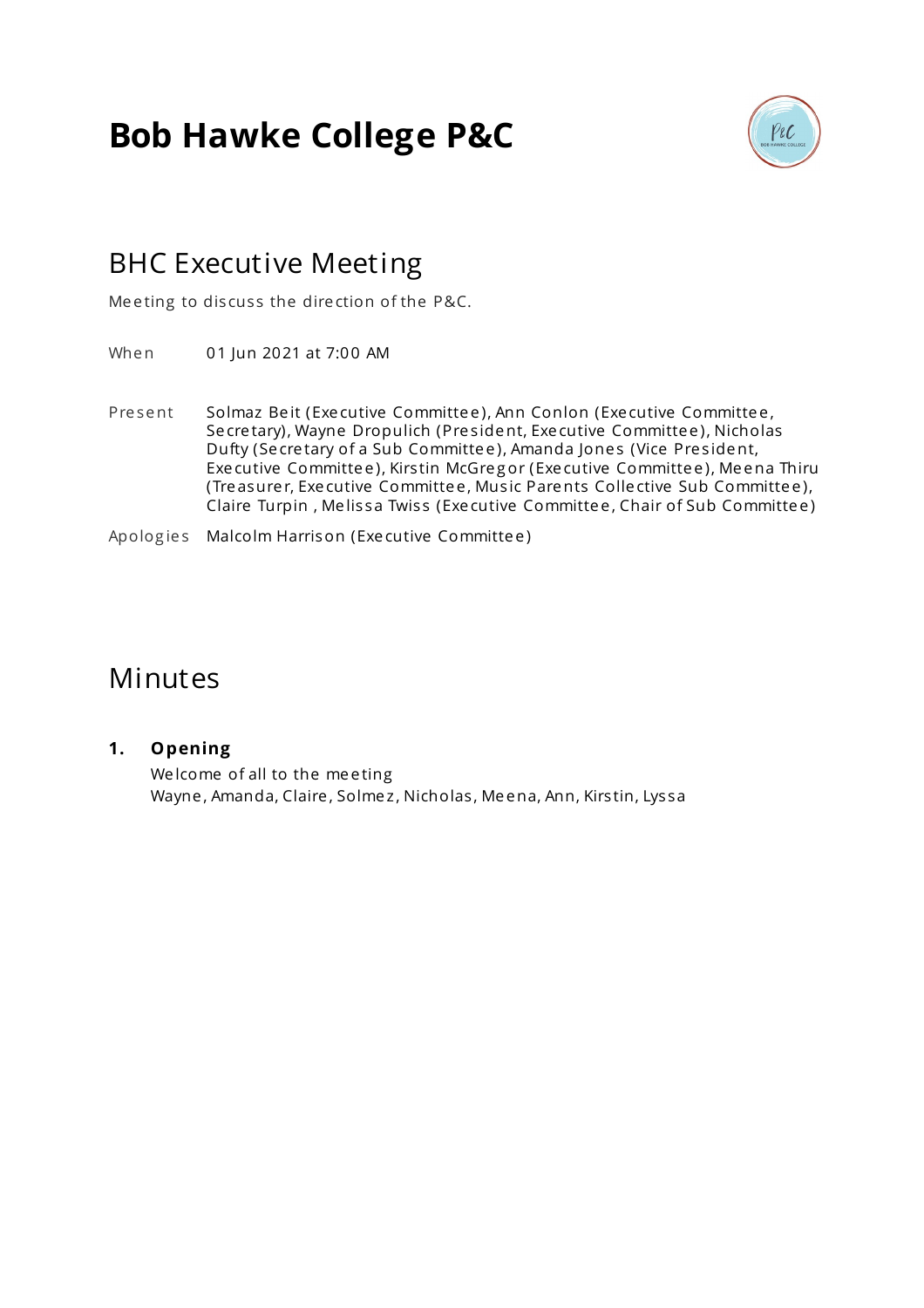#### **2. Discuss planned events for rest of the year**

Wine & Cheese - planned for August. - suggestion to get a 'qualified' wine & cheese presenter for the event

Movie night alternative - suggestion to research more fun and interactive activities, such as rodeo rides/inflatable dodgeball and other fun activities. - potentially there would a bar on-site, but would relocate it to outside for this e vent.

- potential date November 26h

NO fete 2022 - will only be 3 year groups and need clarity from the school as to any ne eds for the s chool and its community.

- Fete 2023 would be on the cards if the school was looking for a bigger ticket item such as a Grand Piano or school bus.

#### **3. Discuss uses of any raised finances**

Money from voluntary contributions 55% of school population has paid the VC. Suggestions as to how to spend the money: School Ye ar Book Dis co/Dance Le ewin tour Ps ych/Counse llor Bre akfast club Scite ch or other excursions As tronomy nig ht/s le epove r Combine with Fathe ring Proje ct e vents Do the Club Coordinators want to host some events? Extra baske tball rings in the sports hall?

Need to meet with the school leadership/heads of departments for direction

#### **4 . Finalise plans**

Decision to have a meeting with John and other leaders at BHC to get some ideas of the s chools ne eds /wants .

The P&C delegation will bring a fund application form to the meeting to introduce the staff to how to apply for funding from the P&C

Decision to have the following P&C meetings: Term 3 - 1 x General and 1 x Exec meeting Te rm 4 - 2 x Gene ral Term 2 - 1 x General, 1 x AGM 1 x General (to be held after the AGM)